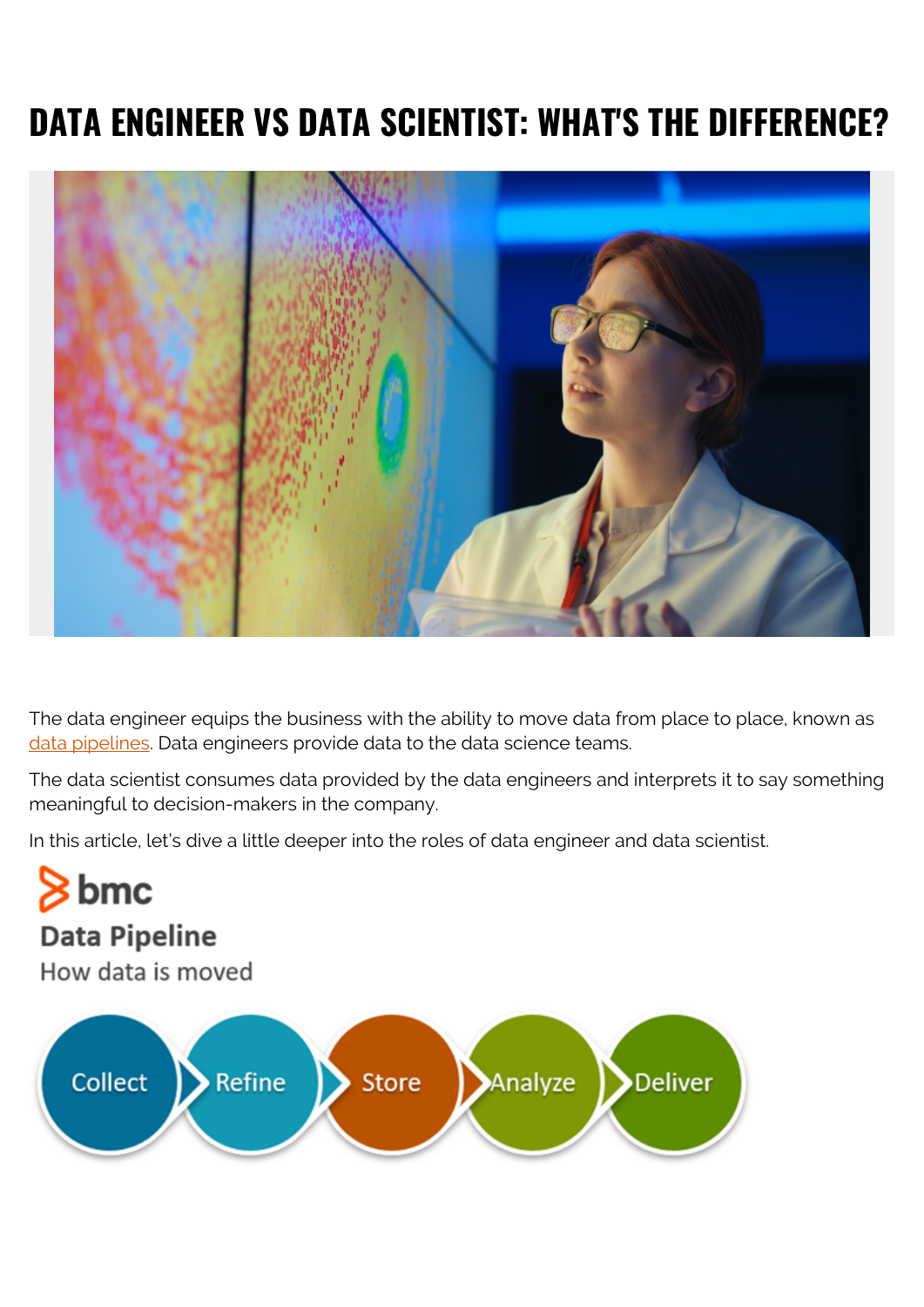## **What is a Data Engineer?**

In general, the data engineers are responsible for building pipelines, architecting the [back-end](https://www.bmc.com/blogs/data-lake-vs-data-warehouse-vs-database-whats-the-difference/) [databases,](https://www.bmc.com/blogs/data-lake-vs-data-warehouse-vs-database-whats-the-difference/) creating queries, and more.

### **Responsibilities**

The data engineer will often possess a degree in computer science or engineering. Their skills involve building and working with computers directly. They build databases, queries to interact with the databases, move data from one database to another, transform the data to be sent as the right type to its end point. They are the ones who build APIs.

Data engineers will use a number of [computer languages](https://www.bmc.com/blogs/programming-languages/) to get the job done. At their level, the best language depends on the task and the equipment they are working with. Java, Scala, C++, Go, and Python may be used.

### **Skills**

- Writing database queries
- Building database pipelines
- [Building APIs](https://www.bmc.com/blogs/api-developer-portals/)
- Coding language: Java, Scala, C++, Go, Julia, Python

## **What is a Data Scientist?**

The data scientists might have to know only a little computer coding to ingest the data from the engineer's sources, and to transform it to fit their needs.

Data scientists' skillset is founded more on having good reasoning and communication skills. Their job tends to be highly mathematical and statistical. They need to be able to:

- Create hypotheses around the data sets
- Test the hypotheses
- Put what they learn into communicable information to decision-makers

#### **Responsibilities**

Data scientists are responsible for consuming data from a source, and finding valuable information from it. Then, they are tasked with presenting the information often through a visualization.

Data scientists will have to:

- Identify relevant data sources
- Filter through [structured and unstructured data](https://www.bmc.com/blogs/structured-vs-unstructured-data/)
- Analyze the data for trends
- Prepare a reports and visualizations

### **Skills**

• Strong mathematical and statistical skills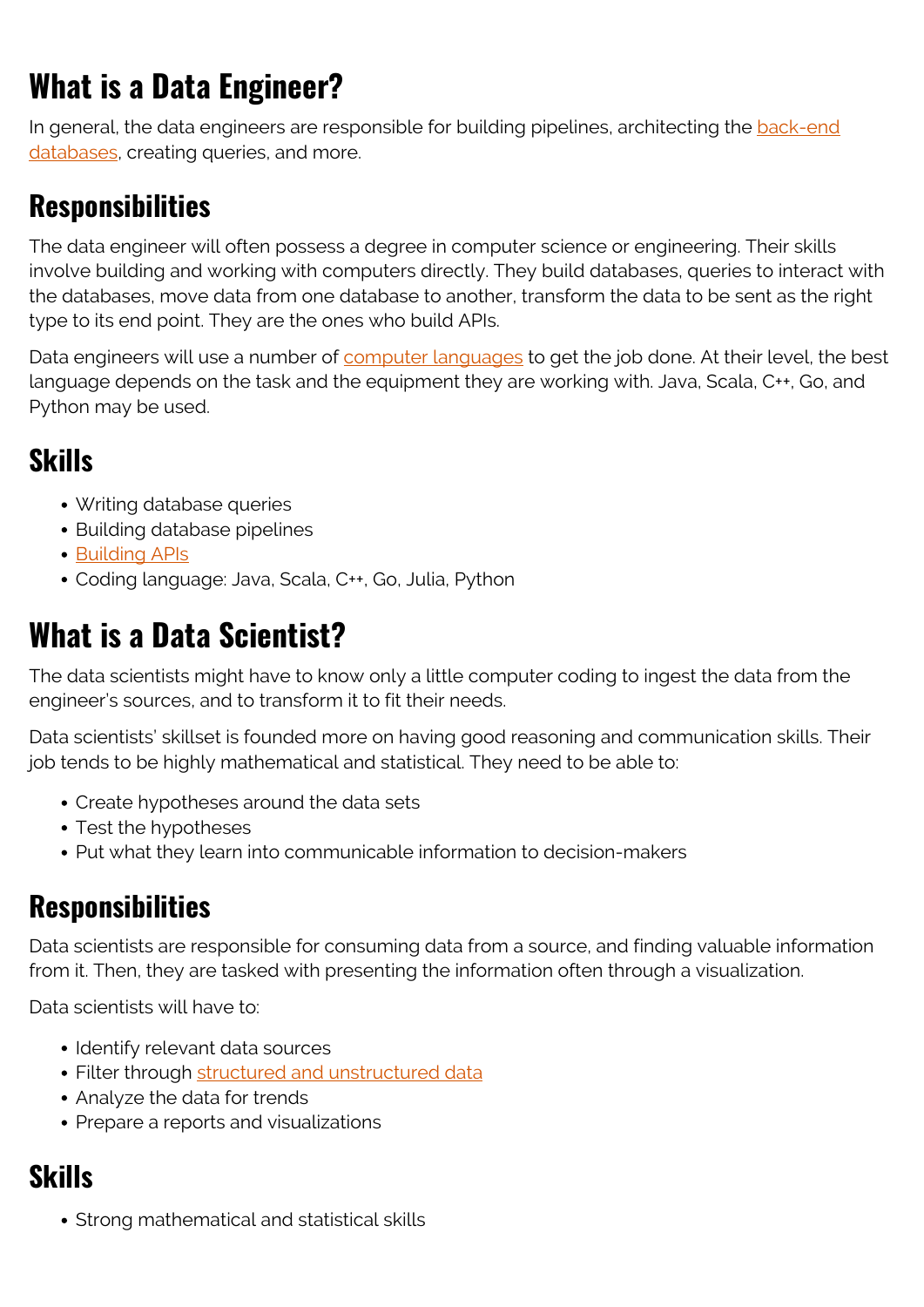- Source, filter, clean, and verify data
- Excellent ability to reason and communicate
- Build visualizations and data dashboards

Increasingly, data scientists are adding [machine learning](https://www.bmc.com/blogs/artificial-intelligence-vs-machine-learning/) to their skillsets, too.

*(Find out why [Python is the predominant coding language](https://www.bmc.com/blogs/python-big-data-analytics/) for big data.)*

## **Salary comparison**

Demand for both positions is high and will be around long enough to build a career around. Their pay varies with skill-level and company. Data engineers used to make more money than data scientists, but in recent years, with the ever growing supply of people entering the field, and the growing ease to work with cloud data infrastructures, both jobs have evened out to roughly the same. Even their overall salary has dropped about \$30,000 in the past 5 years.

While engineers' average salary is reported to be a little less than a data scientist's, their distribution curve is a little flatter, meaning there are more people in the position making higher salaries.



### **Data engineers & data scientists working together**

The role each plays in the company is essential. The data engineers tend to be better programmers and have a far better grasp on moving data around—after all, that's their sole job. The scientists will specialize more in data analytics and all the statistical and reporting strategies to extract meaningful information from data.

Data scientists have the more popular role because, in a way, they are the journalists of data, and create the reports for people to read. Thus, they become the face of data while the engineers are behind the scenes and make access to all the data possible for the data scientist's reports.

Data scientists' reports can also influence the data engineering team's data collection efforts. If the analysts determine a new source of information is needed, then they can tell the engineers to build a pipeline to gain access to the information, and the engineers can go develop the pipeline to give the scientists access to that information. It may be discovered that access to the information is impossible, has security issues, cost restrictions, too many inputs or unclear definitions, and they can tell the data science team that access to the information is impossible or needs to be approached